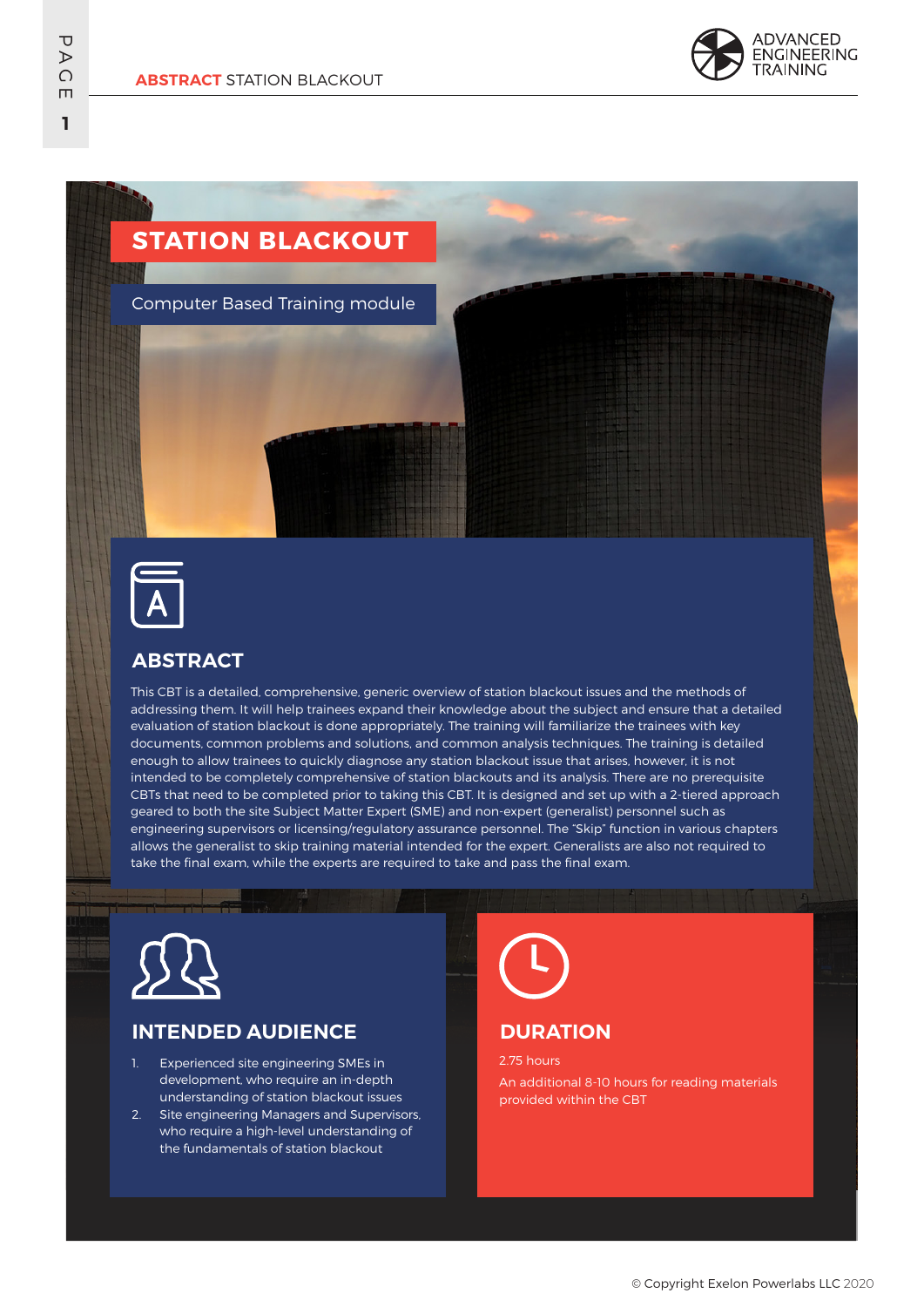

## **TERMINAL LEARNING OBJECTIVES:**

- 1. Describe common station blackout experiences that led to the creation of station blackout programs at commercial nuclear generation stations as defined in 10 CFR 50.63.
- 2. Examine the applicable regulatory requirements for station blackout at commercial nuclear generation stations as defined in 10 CFR 50.63.
- 3. Compare NUMARC 87-00 and NRC Reg. Guide 1.155 to assemble a comprehensive understanding of how industry guidance has shaped the NRC's expectations for station blackout.
- 4. Describe the safety implications of inadequate station blackout coping at a commercial nuclear generation station as described in 10 CFR 50.63 and NRC Reg. Guide 1.155.
- 5. Identify the scope of responsibility for engineering, systems, maintenance, and operations to identify, manage, and correct the station blackout issue given a station blackout scenario.
- 6. Identify the factors provided in NRC Reg. Guide 1.155 that are considered in determining the minimum acceptable station blackout duration capability.
- 7. Evaluate a plant's Offsite Power Design Characteristic Group based on the independence of offsite power groups, the severe weather group, and the severe weather recovery group.
- 8. Assess a plant's Emergency AC Power Configuration Group based on the redundancy of the onsite emergency AC power system.
- 9. Determine an allowed Emergency Diesel Generator (EDG) reliability based on the calculated EDG reliability.
- 10. Select a unit's minimum required station blackout coping duration based on the Emergency AC Power Group, Offsite Power Group, and Allowed EDG Target Reliability.
- 11. Describe the necessary considerations for determining a plant's capability to cope with a station blackout.
- 12. Calculate the available and required condensate inventory to maintain adequate reactor coolant system inventory for decay heat removal.
- 13. Evaluate the capacity of the Class 1E batteries to ensure their adequacy in supporting decay heat removal and monitoring during the station blackout coping duration.
- 14. Assess that all Air-Operated Valves (AOVs) required for decay heat removal have an adequate supply of reserve air or can be opened manually during a station blackout.
- 15. Identify the Dominant Areas of Concern (DAC) and acceptance criteria that may be applied for loss of ventilation to those areas.
- 16. Evaluate the design adequacy and capability of equipment necessary for safe shutdown for increased temperatures due to a loss of ventilation during a station blackout.
- 17. Analyze the ability of the plant to maintain appropriate containment integrity for the required coping duration during a station blackout event.